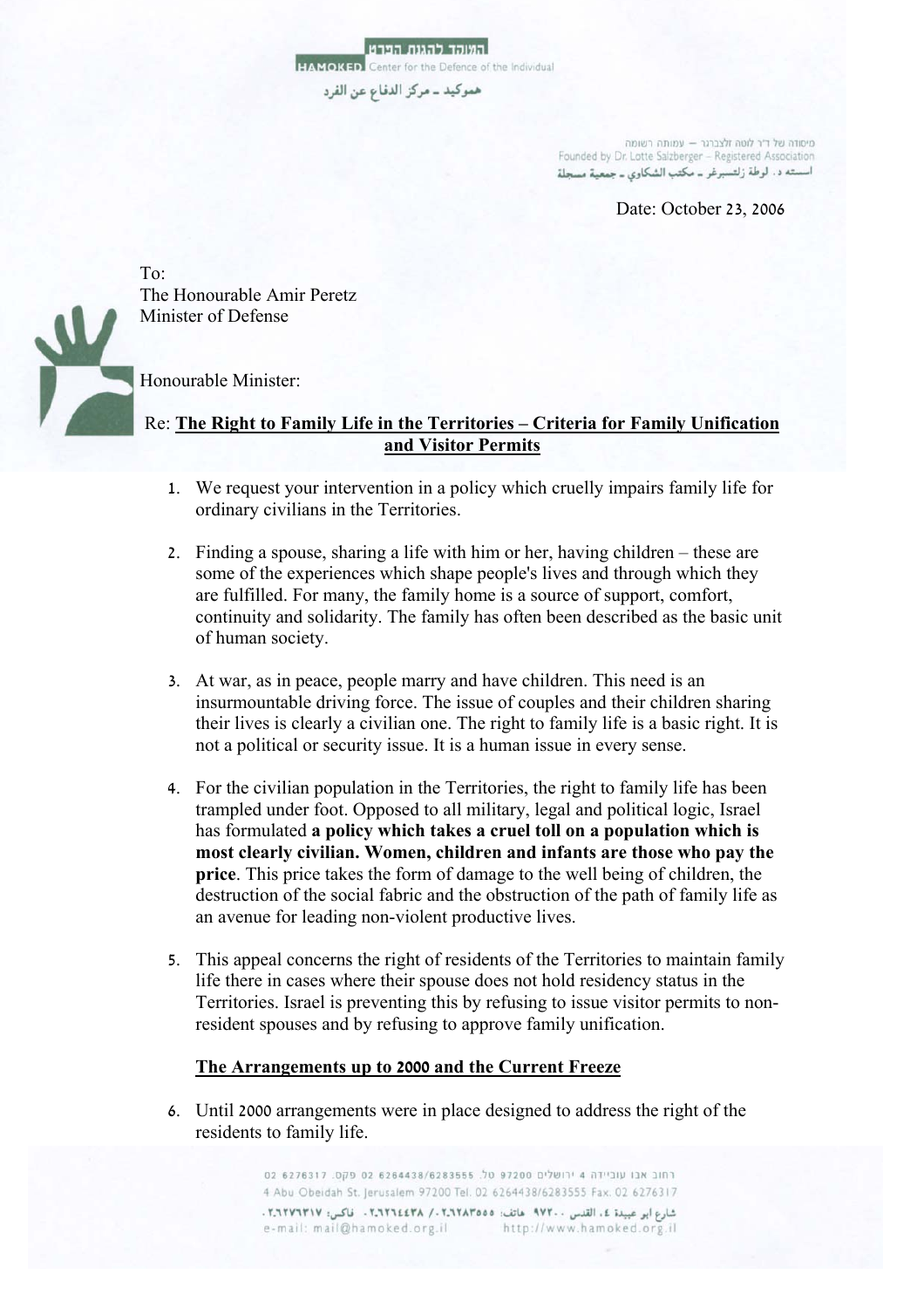The Oslo Accords established arrangements for granting residency in the Territories. One criterion includes spouses and children of residents of the Territories. In addition, the two sides established a commitment to grant residency to other persons in order to promote and upgrade family unification. These agreements were incorporated into Israeli military legislation.

At the end of the 1990's, tens of thousands of visitors entered the Territories each year with visitor's permits. Others entered with visas issued by the Ministry of the Interior. At the same time, following petitions to the High Court of Justice, the State undertook to grant residency status to spouses of residents of the Territories who were married between 1990 and 1992, as long as the foreign spouse visited the Territories during this time. Another group is eligible for long term visitor's permits. The State also pledged to the Court, to establish annual residency quotas (2,000 families per year initially, then rising to 4,000).

These arrangements did not fully secure the family rights of the residents, yet they were a step in the right direction.

- 7. With the onset of the intifada, Israel froze the matter altogether. The policy implemented was to refrain from processing all applications for visitor's permits or family unification with the exception of:
	- a) Visitor's permits for children of residents, under 16 years of age, in order to fulfill their right to be registered and receive an identity number.
	- b) "Exceptional humanitarian cases". This is a very narrow category. The division of families and the separation of children from one of their parents is not considered a humanitarian problem which falls under this category.
- 8. For six years few visitor permits were issued, mostly after legal steps were taken, or following diplomatic intervention. The number of permits issued was a fraction of those of previous years.

## **The Legal Aspect: Illegal Policy**

- 9. In HCJ 7052/03, Adalah v. Minister of the Interior, eight Supreme Court Justices ruled that a person's right for a shared life with his or her spouse in his or her original place of residency is a substantial part of the right to family life and human dignity. Thus, Justice Levy notes that the temporary order, the subject of the petition, violates "**a person's right to family life, which contains two secondary rights without which it seems to lack substance – the basic right of a person to marry whomever he chooses in accordance with his wishes and worldview, and his and his family's right to be given leave to conduct their lives together, including in terms of the geographic location of the family unit, which they have chosen for themselves."**
- 10. Israeli and international law, as well as the laws of occupation require respecting the family life of the residents.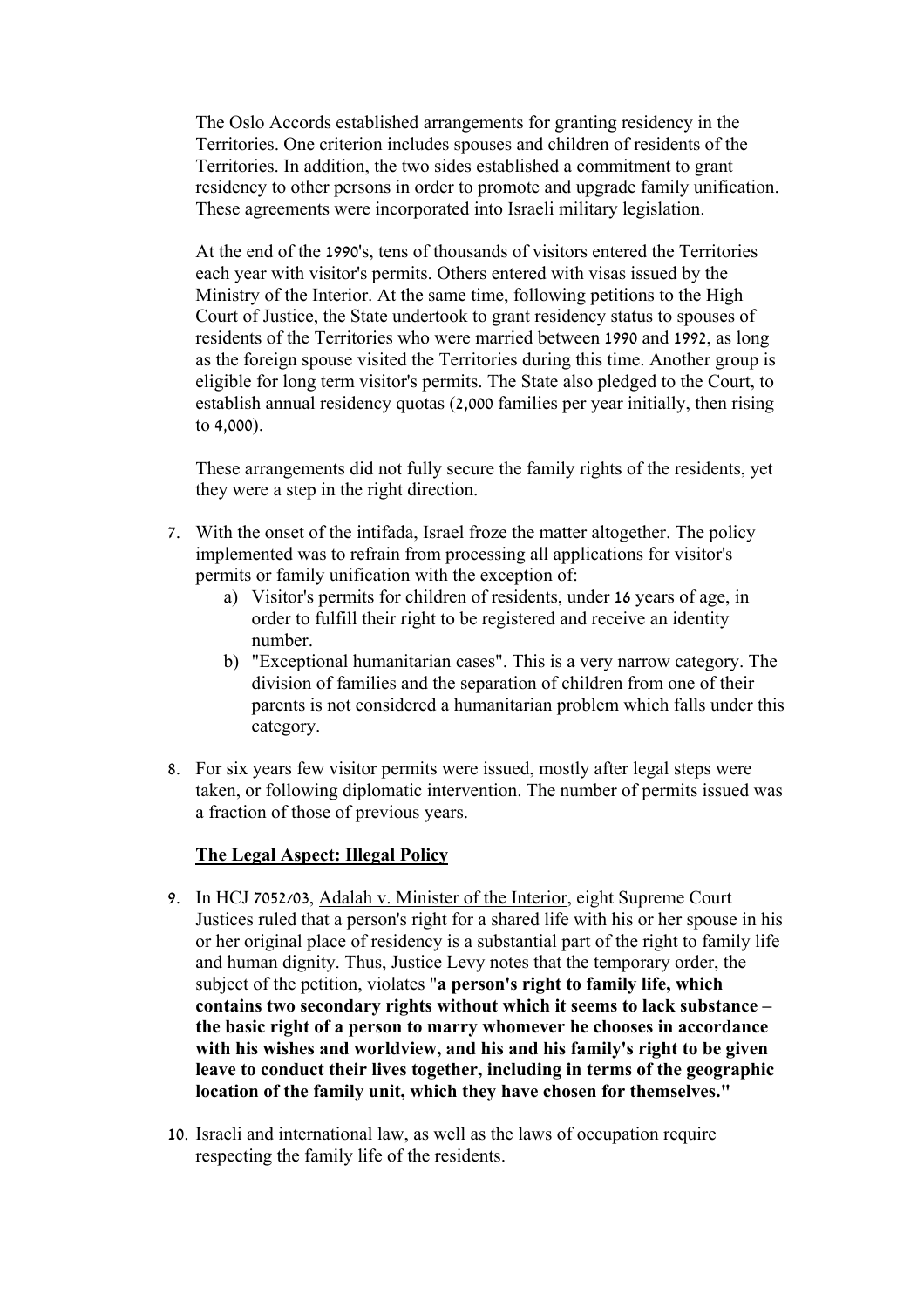- 11. The freeze on the processing of visitor's permits and family unification applications for over six years has torn apart the fabric of normal life, which Israel, as the occupying power, is entrusted with protecting.
- 12. The policy is illegal also in that it is indiscriminate.
- 13. In the above mentioned case of Adalah, a majority of Justices decided to refrain from intervening in a law that limited family unification. This was a result of the restraint shown vis-à-vis Knesset legislation, the temporary nature of the prohibition, the exceptions to it and its purpose, which was described as preventing terrorist attacks and saving human lives. However, in the matter before us now, there is no security purpose.

**The very same individuals who are barred from entering the Territories to reunite with their spouses, would be allowed to enter Israel itself, and receive citizenship, were they married to Israeli citizens.** Is it possible that there is a greater risk in a Jordanian woman entering the Territories, from which Israel is in the process of disengaging, than in her entering Israel itself?

14. The purpose of this policy may be one of two.

The first is demographic-racist. While Israel continues to send Israeli citizens into the settlements, it pushes the local protected residents to emigrate. They must choose between living in their country or living with their families. They can register their children in the population registry (so that the number of registered residents does not decrease), but only abroad can they raise them together with their spouses.

Beyond the clear impropriety of such a purpose, it is baffling in view of the intention to disengage from the Territories. Why should Israel be concerned with the number of Palestinians living in Ramallah or Nablus?

The second purpose is collective punishment. The isolation of the Territories from the rest of the world caused by ceasing to issue visitor's permits is a factor in the humanitarian crisis therein. Is it possible to fathom a modern locality with all its border crossings closed to visitors? The destruction of families is a direct blow to the civilian population. It is intended to disrupt life and create suffering and despair. Civilians are inappropriately held hostage as a means of putting pressure on Palestinian organizations and authorities.

## 15. **Legally, it is a wholly inappropriate policy.**

**Politically, it is an unintelligent policy.** 

**Changing this policy would constitute an immediate, tangible improvement in the daily lives of ordinary Palestinians – with no security, economic or public image drawbacks for Israel.** 

16. **We request you order the military to urgently implement a policy according to which a conjugal relationship is a satisfactory criterion for**